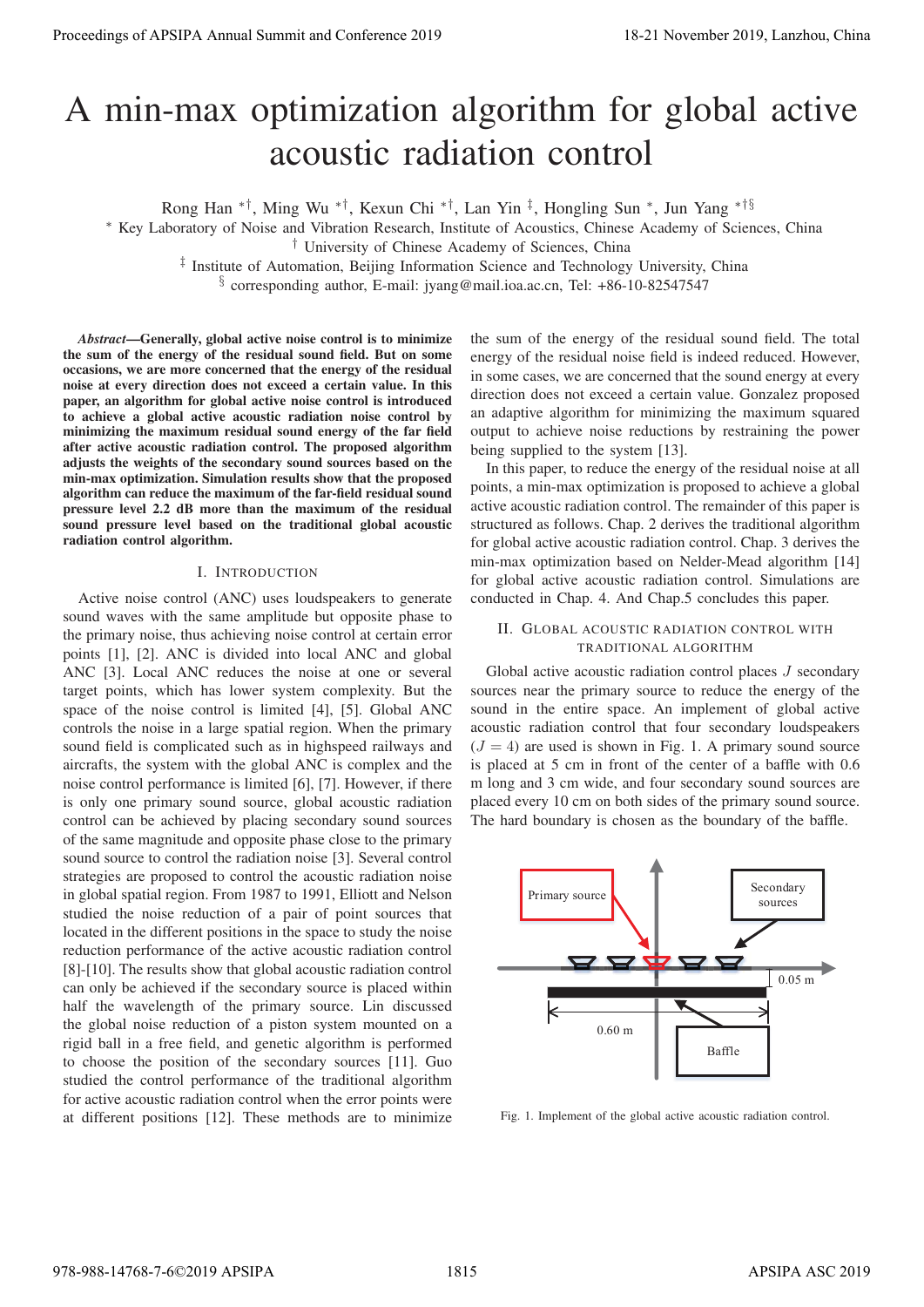Fig. 2 shows the block diagram of the active acoustic radiation control.  $x$  is the reference signal that feeds to the primary source. **<sup>w</sup>** is the weights of the secondary sources. P and  $S$  is the primary path from the primary source to the error points, and the secondary paths from the secondary sources to the error points, respectively. Several error microphones are arranged at the error points in the far-field. Suppose the primary noise is periodic noise with 200 Hz. To reduce the noise in the entire spatial, the weights of the secondary sources **w** are adjusted. The sum of the energy of the residual sound at the far field  $e^2 (\theta_i) = ||p(\theta_i) + \mathbf{r}_i^H \mathbf{w}||_2$ ,  $(i = 1 \sim N)$  is<br>minimized. Therefore, the cost function is written as minimized. Therefore, the cost function is written as

$$
J_1 = \sum_{i=1}^{N} E\left[T_i \cdot e^2(\theta_i)\right]
$$
  
= 
$$
\sum_{i=1}^{N} E\left[T_i \left\|p(\theta_i) + \mathbf{r}_i^H \mathbf{w}\right\|_2\right]
$$
 (1)



Fig. 2. Block diagram of active acoustic radiation control.

Here,  $N$  is the number of the error points. The subscript  $i$ denotes the *i*th position.  $T_i$  is the weight of residual noise at the *i*th error position.  $p(\theta_i)$  is the primary noise at the *i*th error position.  $\theta_i$  is the the direction of the *i*th error microphones. The vector of the filtered-x signal  $\mathbf{r}_i = [r_{i1}, r_{i2}, r_{i3}, r_{i4}]$  at the *i*th error position is constructed, where  $r_{ij} = x * S_{ij}$ is the filtered-x signal from the  $j$ th secondary source to the *i*th error point, and  $x$  is the reference signal. Since the noise to be controlled is periodic, the weights of each secondary sound source  $w_j$  ( $j = 1 \sim 4$ ) are complex values.  $\mathbf{w} = [w_1, w_2, w_3, w_4]^T$  is the weight vector of the secondary loudspeakers. Proceeding of APSIPA Annual Summit and Conference 2019<br>
Procedure 2019, China Annual Summit and Lanzhou, Theodore 2019<br>
matterial conference 2019 in the conference 2019 in the conference 2019<br>
matterial conference 2019 an

To find the optimal **w** which minimizes the cost function  $J_1$  in Eq. (1), calculate its derivative with respect to **w** and let the derivative be equal to 0. We expand the cost function  $J_1$ ,

$$
J_1 = \sum_{i=1}^{N} T_i \left[ p^* \left( \theta_i \right) p \left( \theta_i \right) + \mathbf{w}^H \mathbf{r}_i^* \mathbf{r}_i \mathbf{w} \right]
$$
  
+ 
$$
\mathbf{w}^H \mathbf{r}_i^* p \left( \theta_i \right) + p^* \left( \theta_i \right) \mathbf{r}_i^H \mathbf{w}
$$
 (2)

Therefore,

$$
\frac{\partial J_1}{\partial \mathbf{w}^*} = \sum_{i=1}^N T_i E(\mathbf{r}_i^* \mathbf{r}_i \mathbf{w} + \mathbf{r}_i^* p(\theta_i))
$$
  
= 
$$
\sum_{i=1}^N E[\mathbf{R} \mathbf{w} + \mathbf{p}] = 0
$$
 (3)

Here,  $\mathbf{R} = \sum_{i=1}^{N}$  $\sum_{i=1}^{N} T_i E\left[ \mathbf{r}_i \mathbf{r}_i^H \right]$  and  $\mathbf{p} = \sum_{i=1}^{N}$  $\sum_{i=1}^{N} T_i E\left[\mathbf{r}_i^H p\left(\theta_i\right)\right].$ The optimal  $w_1$  is derived as

$$
\mathbf{w}_1 = -\mathbf{R}^{-1}\mathbf{p} \tag{4}
$$

In general,  $T_i$   $(i = 1, 2, ..., N)$  are set as 1, i.e. the weights of the components at all error positions are same. If we want to control the noise at one or several certain positions, we can set the  $T_i$  that corresponds to these positions to larger values. Thus, the components of cost function at these positions have larger weights.

### III. MIN-MAX OPTIMIZATION FOR GLOBAL ACOUSTIC RADIATION CONTROL

The global noise can be controlled by setting all  $T_i$  to 1. However, simulations show that the difference between of the maximum and minimum of the residual noise is distinct. We consider that the noise where the residual noise is larger can be reduced much more at the cost of the noise reduction where the residual noise is smaller. On some occasions, we are more concerned that the energy of the residual noise at every direction does not exceed a certain value. It is difficult to adjust  $T<sub>i</sub>$  by selecting a bigger value at a larger residual sound field and a smaller value at a smaller residual sound field, because there is no effective algorithm to get the optimal values of  $T_i$ .

Therefore, we minimize the maximum the energy of the residual sound at the far field after active acoustic radiation control, rather than minimizing the sum of the energy of the residual sound at the far field. Thus, the cost function is written as

$$
J_2 = \min \max E\left[e^2(\theta_i)\right]
$$
  
=  $\min ||\mathbf{e}_v||_{\infty}$  (5)

Here,  $\mathbf{e}_v = \left[ E\left[ e^2(\theta_1) \right], E\left[ e^2(\theta_2) \right], \dots, E\left[ e^2(\theta_N) \right] \right]$ . The timel vector of  $\mathbf{w}_v$  that meets the Eq. (5) is solved. However optimal vector of  $w_2$  that meets the Eq. (5) is solved. However, this is difficult to find the theoretical optimal solution [15,16]. Therefore, Nelder-Mead algorithm is considered to be used here to find the numerical solution of the Eq.  $(5)$  [14,17]. The numerical optimization with Nelder-Mead algorithm is to optimize multiple parameters of real numbers, so a vector **z** is constructed as

$$
\mathbf{z} = \left[ \text{real} \left( \mathbf{w}^T \right), \text{imag} \left( \mathbf{w}^T \right) \right]^T \tag{6}
$$

The iterative update of a simplex made of  $n + 1$  points are  $\mathbf{z}_1, \ldots, \mathbf{z}_{n+1}$ , and each point is called as a vertice.  $\mathbf{z}_2, \ldots, \mathbf{z}_{n+1}$ are generated with **z**<sup>1</sup> based on the concept of a simplex. Then the optimal  $\mathbf{z}_{opt}$  is derived as follows [17]: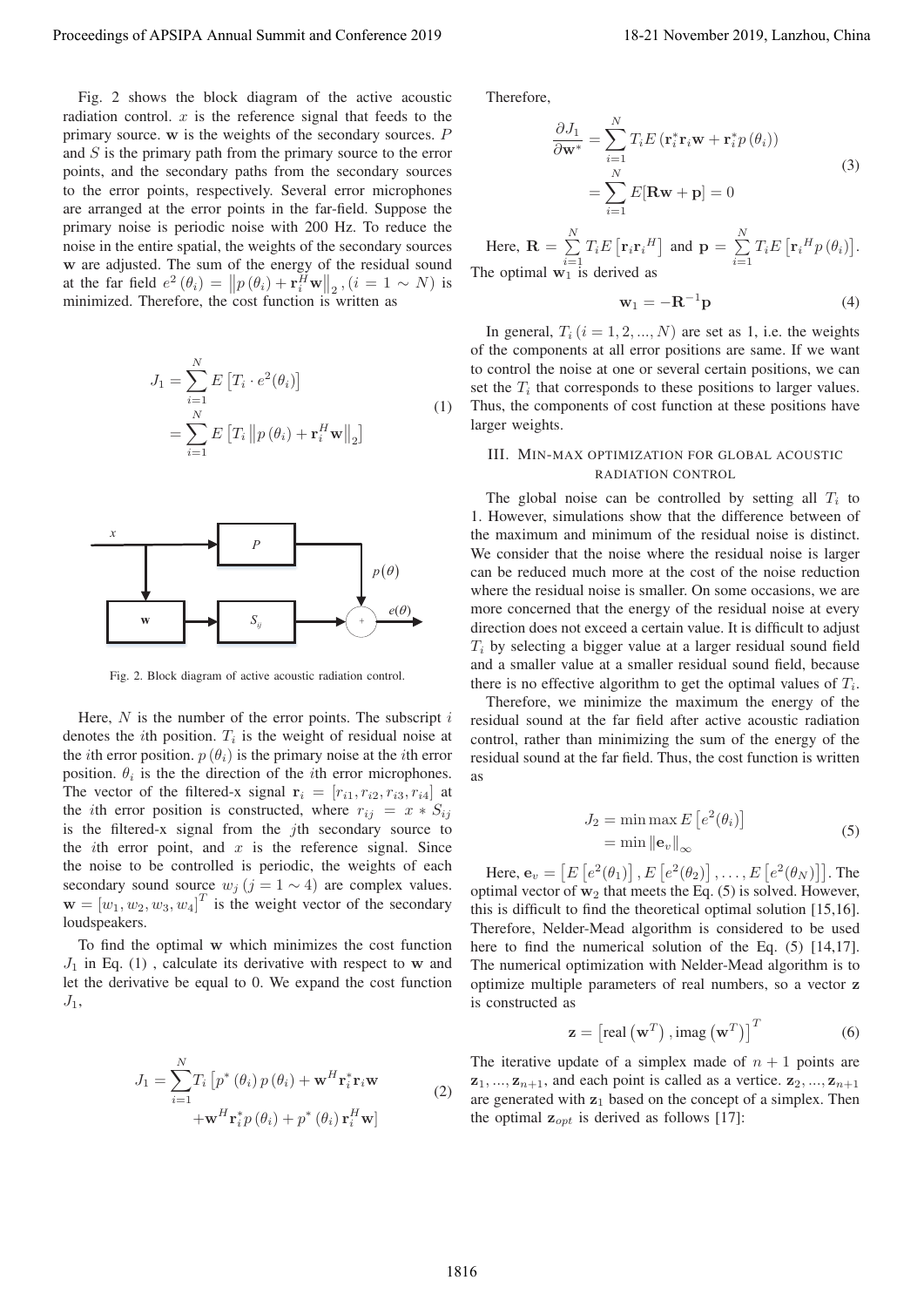### Algorithm: Nelder-Mead algorithm

1. Sort the vertices by the values of the cost function. Suppose  $J_2(\mathbf{z}_1) \leq J_2(\mathbf{z}_2) \leq ... \leq J_2(\mathbf{z}_{n+1})$ .

**2.** Calculate  $z_0$ , the centroid of the vertices except  $z_{n+1}$ .

**3.** Calculate the reflected vertice  $z_r = z_0 + \alpha (z_0 - z_n)$ . If  $J_2(\mathbf{z}_1) \leq J_2(\mathbf{z}_r) \leq J_2(\mathbf{z}_{n+1}), \mathbf{z}_{n+1} = \mathbf{z}_r$  and go to step1. If  $J_2(\mathbf{z}_r) \leq J_2(\mathbf{z}_1)$ ,  $\mathbf{z}_e = \mathbf{z}_o + \gamma(\mathbf{z}_r - \mathbf{z}_o)$ . Then if  $J_2(\mathbf{z}_e) \leq$  $J_2(\mathbf{z}_r)$ ,  $\mathbf{z}_{n+1} = \mathbf{z}_e$ , else  $\mathbf{z}_{n+1} = \mathbf{z}_r$ , and go to step 1.

4. Calculate  $\mathbf{z}_c = \mathbf{z}_o + \rho(\mathbf{z}_{n+1} - \mathbf{z}_o)$ , if  $J_2(\mathbf{z}_c) \leq$  $J_2$  ( $\mathbf{z}_{n+1}$ ), $\mathbf{z}_{n+1}$ = $\mathbf{z}_c$ , and go to step 1.

5. Replace all vertices except **z**1, and go to step 1.

6. Stop when the standard deviation of the values of the cost function is below some tolerance.

Here,  $\alpha$ ,  $\gamma$ ,  $\rho$  and  $\sigma$  are the reflection, expansion, contraction and shrink coefficients, respectively [17]. Since the local optimum values of the optimization problem near the initial value is searched, given different initial values will result in different optimal values of  $w_2$ . To control the radiation noise in the entire spatial, the initial value is set as the optimal values of  $w_1$  derived as Eq. (4).

## IV. SIMULATIONS AND RESULTS

Simulations are conducted in the 2-D sound field to show the noise control performance with the two algorithms derived in Chap. 2 and Chap. 3. One primary sound resource and four secondary sound resources placed before a baffle which is shown in Fig. 1 are implemented at the center of the space. There is no reflection in the surrounding space. 36 error points are equally spaced at  $R = 10$  m as shown in Fig. 3. The 180 transfer functions from the primary and secondary loudspeakers to the error points (5 sound sources to 36 error points) are obtained with the multiphysics simulation software, Comsol.

The primary sound resource generates periodic noise with 200 Hz. When the optimal weight of **w** is obtained with Eq. (4), the primary noise in the space and the 36 error points are shown in Fig. 4. The noise radiated by the primary sound resource can be effectively controlled by active acoustic radiation control. The noise deduction is 40∼70 dB at these 36 error positions.

However, it is also found that the sound pressure level at the 20◦ in the residual sound field is 25 dB more than that at the 40◦ with the traditional algorithm. Difference between the maximum and minimum of the sound pressure level of the residual noise with the traditional algorithm is 27 dB. The optimal weight based on the min-max optimization is calculated with the initial value that obtained with Eq. (4). The residual sound field with the traditional algorithm and min-max optimization is shown in Fig. 5 and Fig. 6. The maximum sound pressure level of the residual noise at 20◦ is 2.2 dB less than that with the traditional algorithm. Difference between the maximum and minimum of the sound pressure level of the residual noise with the min-max optimization is 9 dB, which is 18 dB less than with the traditional algorithm.



Fig. 3. Implement of the global active acoustic radiation control.



Fig. 4. Sound pressure level before and after the active acoustic radiation control.

TABLE I VALUES OF COST FUNCTION WITH THE TRADITIONAL ALGORITHM AND MIN-MAX OPTIMIZATION.

| values of cost function | $J_1$                  | Jo                   |
|-------------------------|------------------------|----------------------|
| traditional algorithm   | $9.1396 \times 10^{7}$ | $9.4664 \times 10^6$ |
| min-max optimization    | $1.1374 \times 10^8$   | $5.7022 \times 10^6$ |

The values of cost function when the weight of the secondary sources, **w**, are calculated with the traditional algorithm and min-max optimization, respectively, are listed in Table. 1. Although the values of  $J_1$  is increased with the minmax optimization, the values of  $J_2$  is decreased.